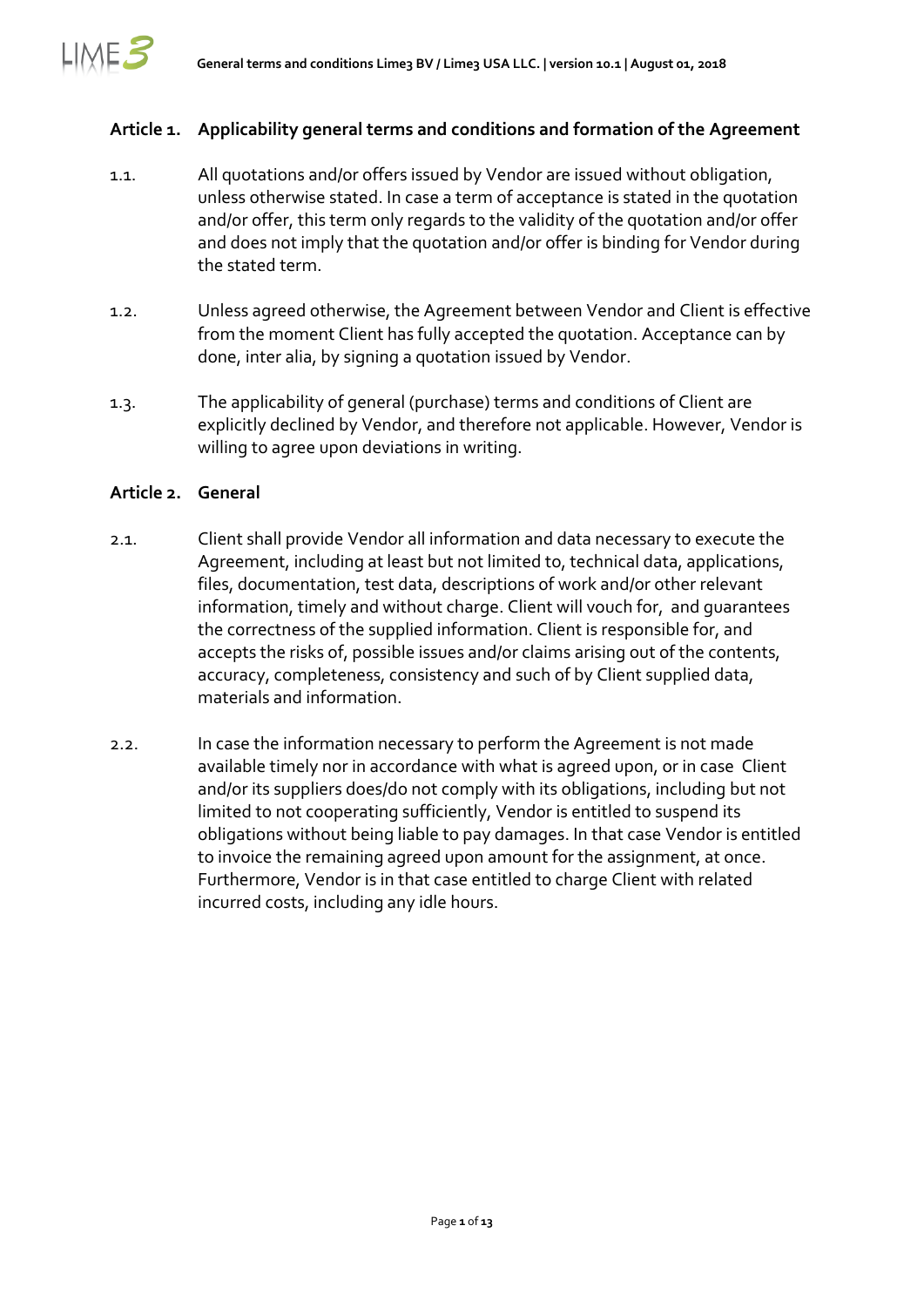

### **Article 3. Consultancy**

- 3.1. Vendor will render the agreed upon work duties to its best efforts and with due care and professionalism. All work duties of Vendor shall be rendered on the basis of best effort, unless a specific result has been guaranteed by Vendor in a written Agreement. The specific result must be defined in sufficient detail.
- 3.2. Work duties which are not agreed upon in the Agreement are only rendered after approval of Client.
- 3.3. Unless otherwise agreed to in writing, Client bears the costs and risks of following up advice given by Vendor.

### **Article 4. Prior to rendering the Service**

- 4.1. Prior to rendering the agreed upon service, Vendor drafts the specifications in favor of Client. These specifications need to be approved by Client prior to rendering work duties regarding the actual rendering of the Service by Vendor.
- 4.2. After the aforementioned approval, Vendor starts with all work duties necessary to actually render the Service. These work duties include, but not limited to, adapting, developing and configuring the underlying software (including any modules).
- 4.3. After the aforementioned work duties are finished, Vendor delivers the result to Client for testing and acceptance. The purpose of this test executed by Client is to determine whether the delivered result meets the specifications as mentioned in the first paragraph of this article. Discovered Defects are solved by Vendor.
- 4.4. Acceptance of what is delivered is done by signing the declaration of acceptance. Acceptance in that case means that for all activities prior to acceptance discharge is granted to Vendor by Client. The date on the declaration is deemed the date of acceptance.
- 4.5. After the date of acceptance any Defects discovered within a period of two (2) months after date of acceptance, will be solved by Vendor without any additional costs.
- 4.6. In case during rendering the Service Client has a request for change after acceptance, this change will be taken in and processed in accordance with this article. After finishing the requested change, the change is added to the Functionality, and therefore the change will become part of the Service.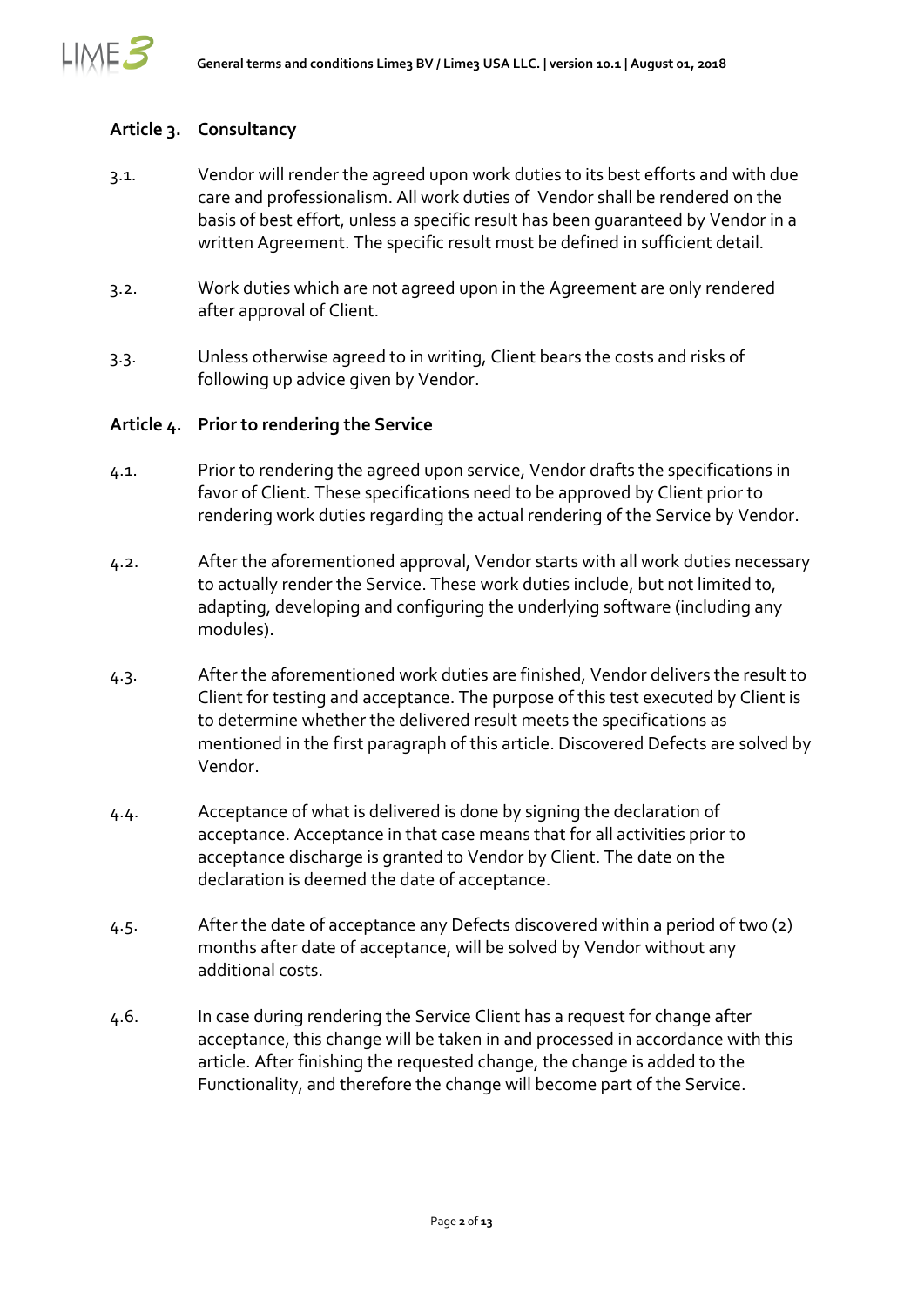

#### **Article 5. Rendering the Service**

- 5.1. After the date of acceptance as mentioned in previous article, Vendor will execute all work duties in order to render the Service (putting live).
- 5.2. The Service is rendered as SaaS (Software as a Service). Therefore Client only pays for the use of the Functionality. Client is therefore not granted any license, but is granted a right to use the Functionality of the underlying software. Client pays a subscription fee as set out in the quotation. The quotation also mentions the prices and rates for inter alia amount of users, amount of Sites, capacity and modules.
- 5.3. A modernized Site, or a Site that is technically reworked, the modernized or reworked Site is deemed to be a new Site and is therefore charged by Vendor to Client.
- 5.4. Hosting is included in the Service. Therefore Client does not have to select and contract a vendor for hosting.
- <span id="page-2-0"></span>5.5. Client is not allowed to use the Service in a way it can damage the Service, and/or it can damages third parties, nor in a way it can cause interruptions in the availability of the Service.
- 5.6. Vendor offers its Service on the basis of "fair use", that means that it will not impose Client any limitations regarding system and network load. However, Vendor is entitled to take measures in case of excessive load caused by Client. Excessive load in this case, is load that is significantly higher than the load of an average client of Vendor. In case of excessive system and/or network load parties will consult each other regarding possible solutions and/or changes and the involved costs.
- 5.7. Client will make sure that its Users will administer their login credentials regarding the Service with great due care.
- <span id="page-2-1"></span>5.8. Client will use the by Vendor designated software, including but not limited to internet browsers, and hardware.
- 5.9. Client indemnifies Vendor of claims of third parties regarding the breach of paragraphs [5.5](#page-2-0) en [5.8.](#page-2-1)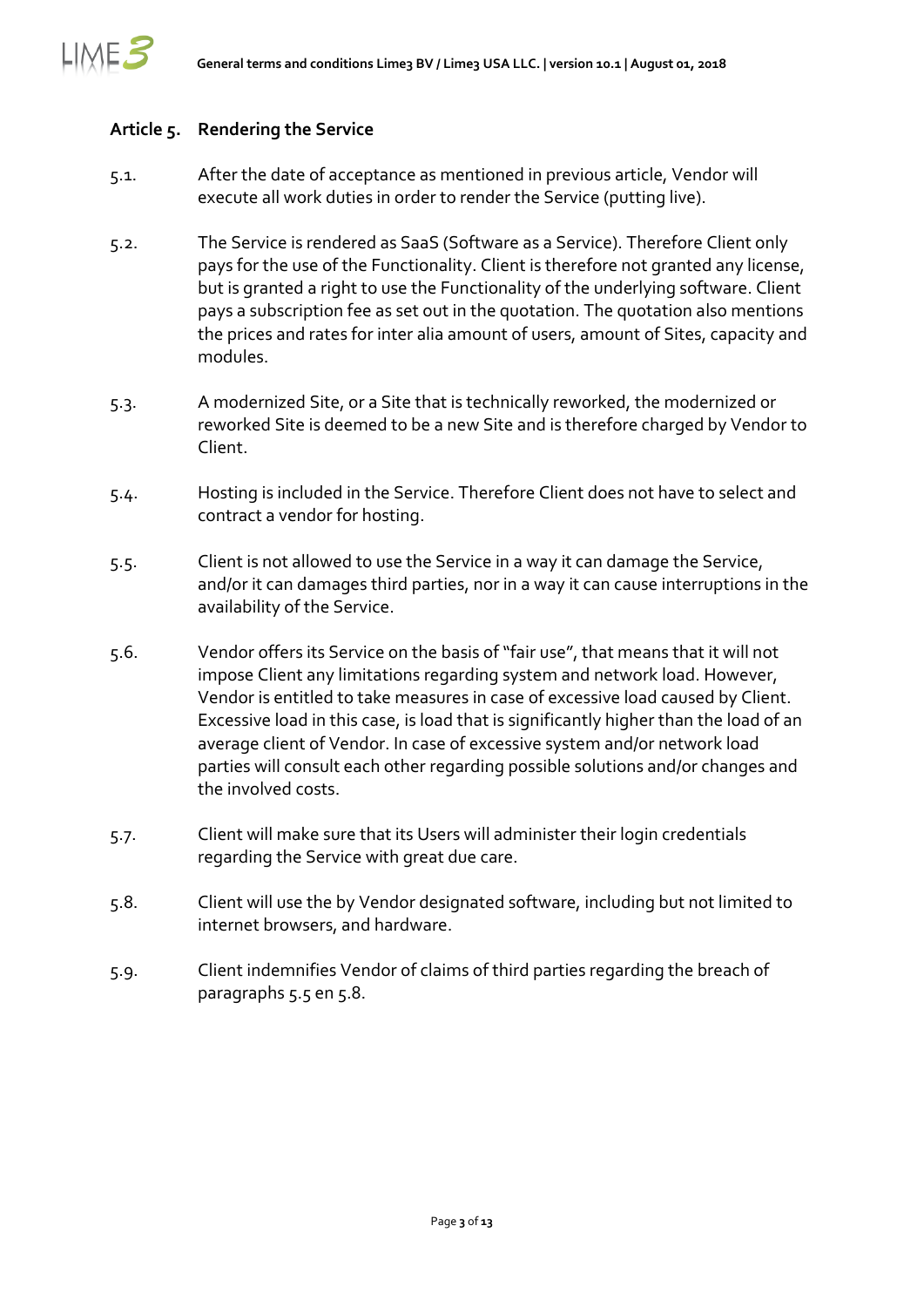∧E.≧

- 5.10. Since the Service is a web based solution, Client is responsible to acquire the necessary facilities, inter alia, installing and configuring appropriate telecommunication services, software (designated internet browsers), hardware and infrastructure, in order to make use of the Service. Therefore Vendor is not responsible for the unavailability of the Service due to internal failures in the infrastructure of Client or other aforementioned facilities. Beer Consultancy is not responsible for the costs incurred by Client regarding the use of the aforementioned facilities, inter alia, the costs of use and data.
- 5.11. The service has at least an availability of 99% in a calendar year. In case a SLA (Service Level Agreement) is agreed upon, the service is rendered in accordance with the service levels as agreed upon in the SLA.
- 5.12. In case the Service uses data or API's of Client, Client is responsible for the availability and integrity of the data. Client makes sure that the data is delivered in the agreed upon format and on the agreed upon location. Therefore Vendor cannot be held responsible or liable in case of misrepresentation of figures due to incorrectness or unavailability of Clients data.
- 5.13. The underlying software may contain software developed by third parties for which Vendor was granted a license. The intellectual property rights regarding those parts remain vested in those third parties. These third parties are not liable for any unavailability of the Service or data loss. These third parties do not warrant that its software is free of errors and/or omissions.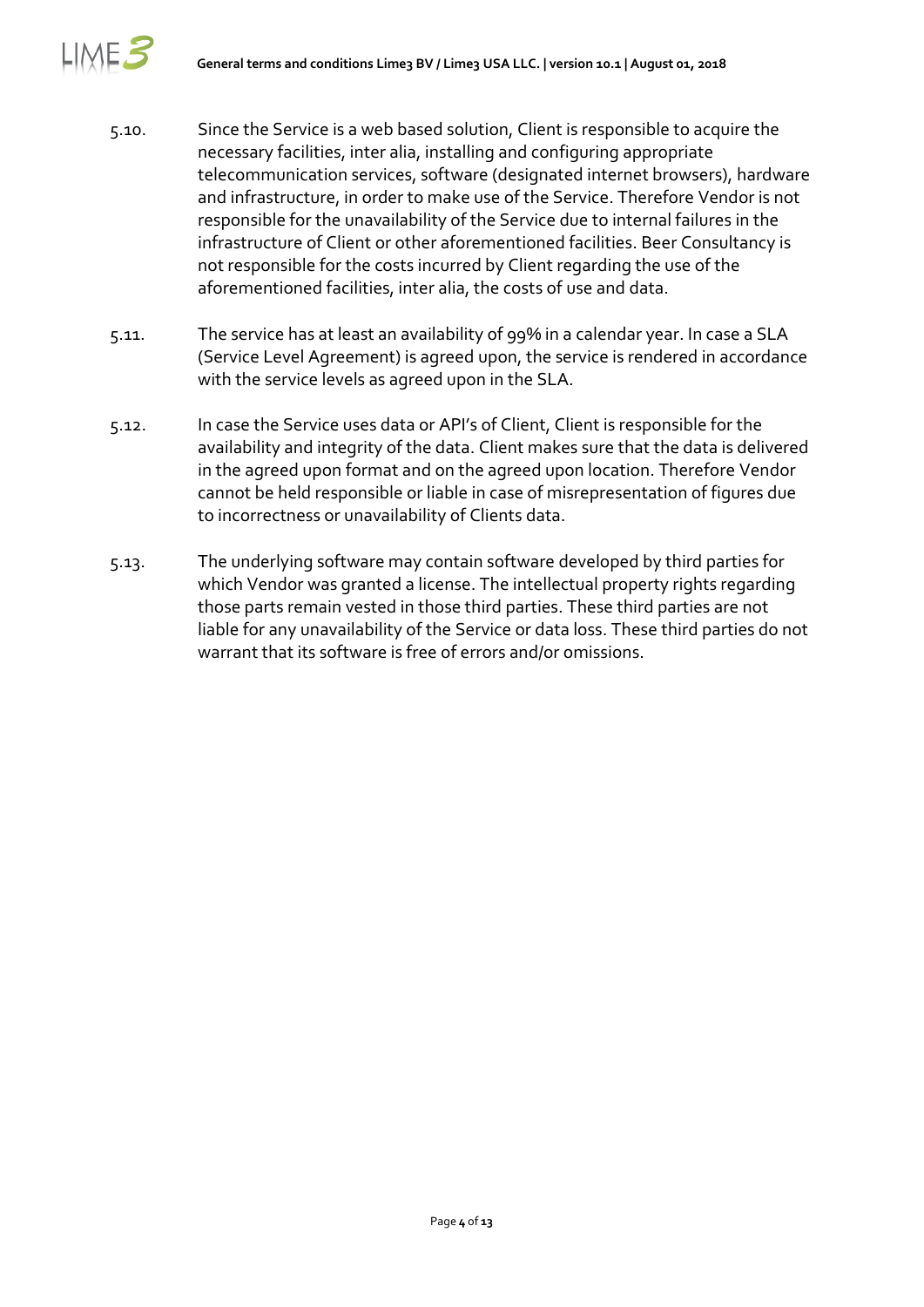

# **Article 6. Support**

- 6.1. Support is not part of the Service. Support will be rendered on the basis of best effort, unless a separate SLA and/or support agreement is agreed upon. In that case support will be rendered in accordance with the agreement or SLA.
- 6.2. Vendor will strive to start with activities regarding a support call issued by Client, inter alia questions of Users and solving Defects, as soon as possible. In case parties entered into a SLA regarding support, the aforementioned activities will be rendered in accordance with the service levels as agreed upon in the SLA.
- 6.3. A Defect will only be processed in case the Defect can be proved by Client and in case the Defect can be reproduced by Client and Vendor.
- 6.4. In case Vendor presumes that solving a Defect will take such period of time that it can affect the availability of the Functionality, Vendor shall provide a temporary sufficient solution.
- 6.5. Defects caused by: a. improper use by User; b. using hardware and/or (browser) software other than the designated hardware and/or software; are never covered by the Agreement. Only in case of a written confirmation of Client, Vendor is willing to remedy the Defects on the basis of time and materials.
- 6.6. In case Users do not have proper knowledge regarding the Functionality and/or Service, Vendor is entitled to demand that Client will acquire training from Vendor in order to bring the level of knowledge of the Users to an adequate level so that Users will not use Support disproportionately. Vendor will support its claim of insufficient knowledge by records of the (Support) history of Client.
- 6.7. Vendor will consult with Client prior to the implementation of updates and/or other changes in the Functionality in case this can result in an expected loss of the performance of the Service and/or loss of Functionality and/or partial or complete unavailability. This paragraph does not apply in case the updates are necessary due to security reasons.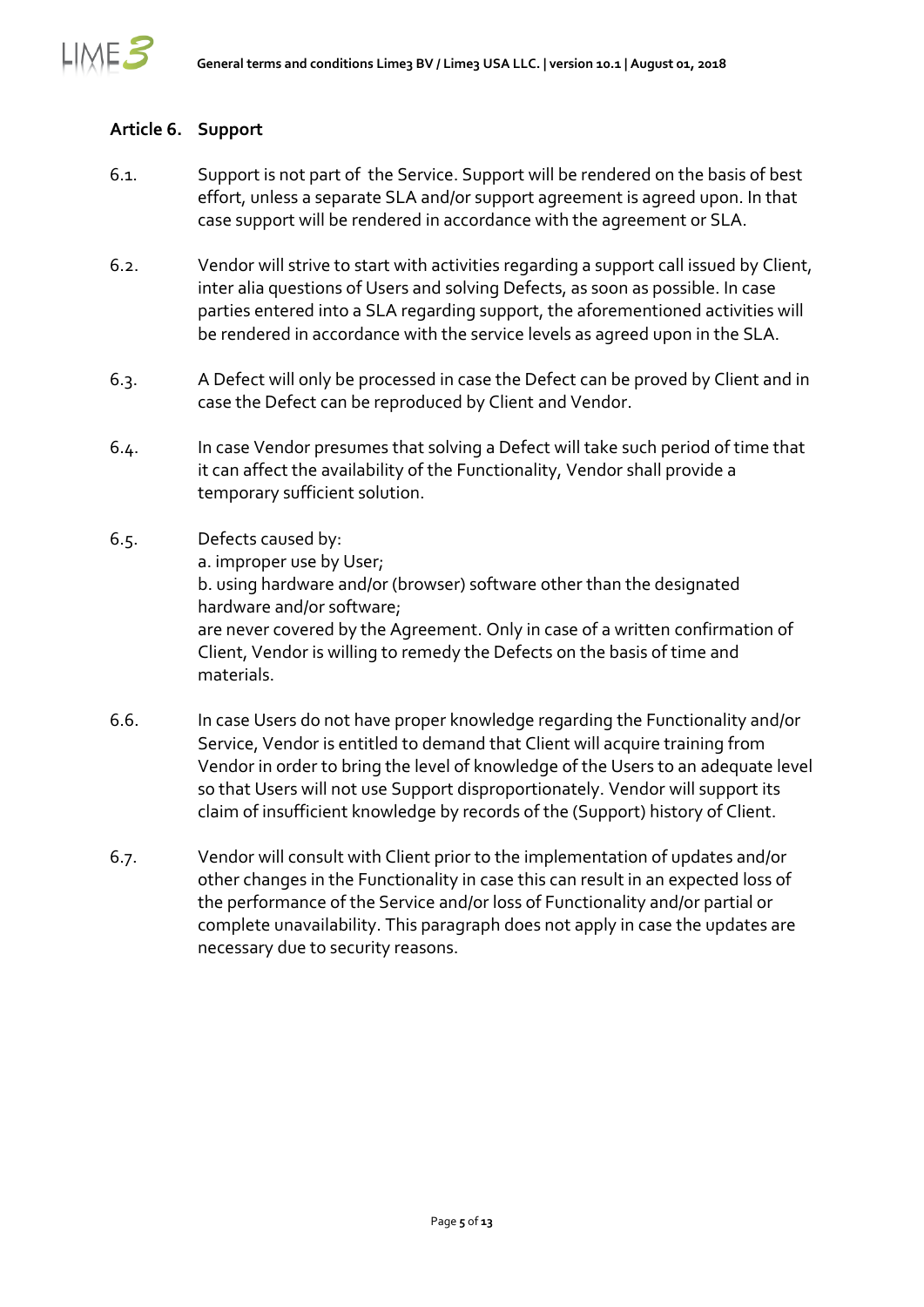

#### <span id="page-5-0"></span>**Article 7. Intellectual property rights**

- 7.1. Vendor guarantees that it owns all the necessary intellectual property rights and/or licenses regarding the Service, inter alia, rights and/or licenses regarding the underlying software.
- 7.2. All intellectual property rights regarding by Vendor to Client provided material, inter alia, documentation regarding trainings, manuals and presentations, reports, roadmaps, remain vested in Vendor, its licensors and/or suppliers. Client is solely granted a license to use this material, which license does not encompass more than using the material for internal (training) purposes.

#### **Article 8. Prices and rates, invoicing and payment**

- 8.1. The prices and rates mentioned in the Agreement. All prices and rates are exclusive of V.A.T.
- 8.2. Vendor is yearly entitled, per January 1st, to increase the agreed upon prices and rates in accordance with the Service Price Index ("Dienstenprijsindex (DPI)") as published by the "Centraal Bureau voor Statistiek" (CBS).
- 8.3. The remuneration for the Service is invoiced monthly in arrears. Functionality that was added in the interim is immediately invoiced pro rata until the next invoice date.
- 8.4. Other services and activities which are not covered by the Agreement, are rendered against the applicable rates for the involved employees of Vendor. In that case invoicing will be done in monthly arrears on the basis of time and materials, unless explicitly agreed otherwise. What is stipulated in this paragraph also applies for (the parts of the Agreement covering) consultancy activities, unless explicitly agreed upon otherwise.
- 8.5. The by Vendor to Client issued invoices are due and payable within thirty (30) days after invoice date.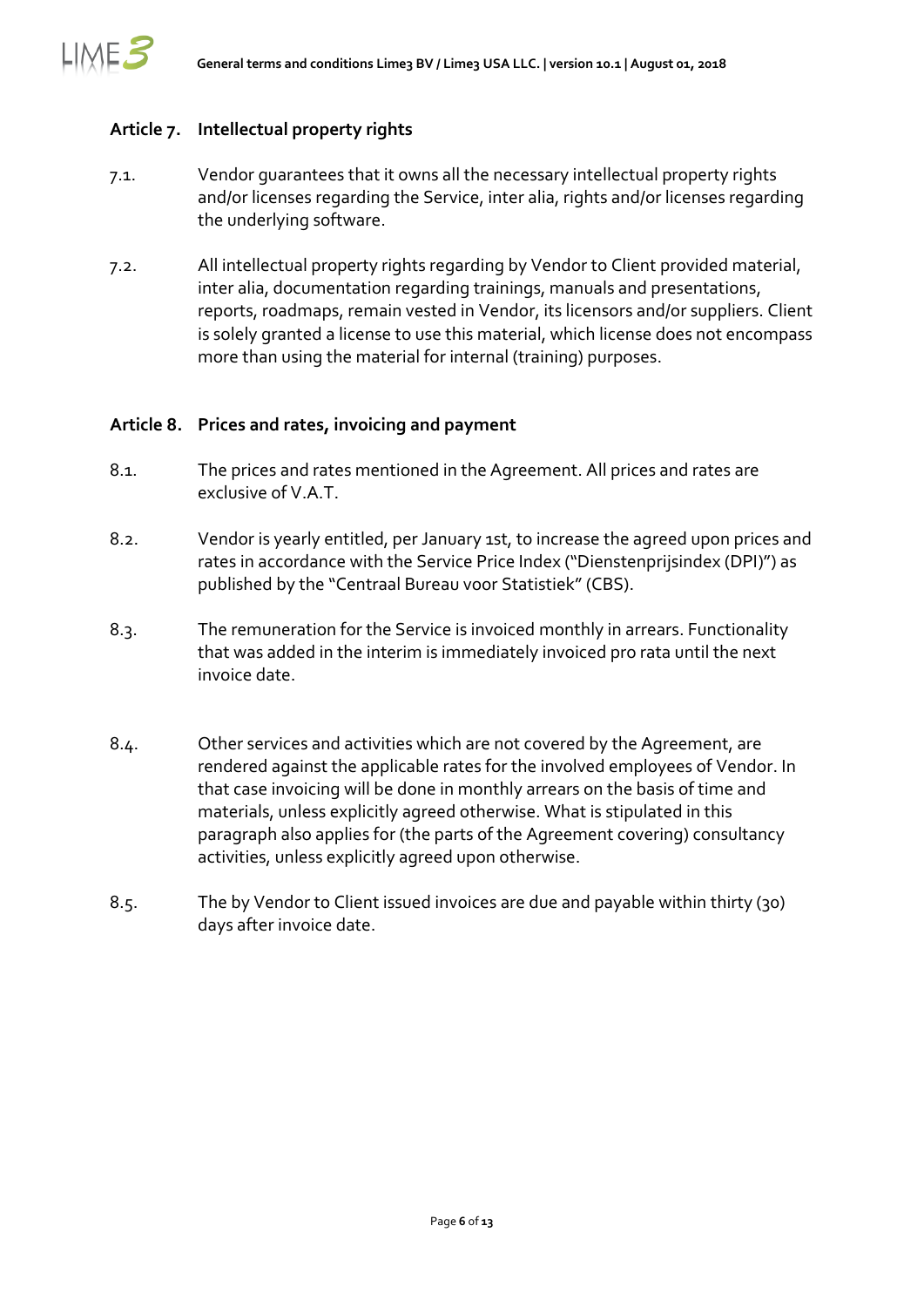

# **Article 9. Duration, termination, renewal and exit**

- 9.1. In case of a continuing performance agreement (rendering the Service) the Agreement is entered into for the period as mentioned in the Agreement. The continuing performance agreement is renewed tacitly for a period of one (1) year after the initial or renewed duration, unless the Agreement is terminated by one of the parties taking in to account a notice period of three (3) months counted back from the end of the initial or renewed period.
- 9.2. All other Agreements, inter alia, consultancy agreements, automatically end in case all parties in the Agreement have fulfilled the obligations under the Agreement reciprocally.
- 9.3. Without prejudice to what is agreed upon, Vendor is entitled to terminate the agreement, partially or completely and with immediate effect, in writing without any prior notice: (i) in case Client commits an imputable failure regarding one or more of its obligations and/or compliance is impossible; (ii) in case it becomes clear to Vendor that Client is not in a position and/or willing to fulfill its obligations; (iii) in case Client has applied for a suspension of payments, has been granted this suspension of payments or has filed for bankruptcy, has been declared bankrupt, is about to liquidate its company, ceases its operations or appears to be insolvent.
- 9.4. All rights granted to Client under the Agreement regarding the use of the Functionality expire in case of termination of the Agreement, regardless in which way the Agreement was terminated.
- 9.5. Obligations, which, by their nature are intended to survive the termination, will remain in force after termination. The termination of the Agreement will not explicitly exempt parties from inter alia confidentiality, intellectual property rights, applicable law and dispute resolution. This also applies in case the termination was due to an attributable shortcoming on the part of Vendor.
- 9.6. Parties will consult each other in case of termination of the Service regarding the transfer of data, service and/or other measures necessary for a continuation of the use of the data of Client and/or Service(s). All aforementioned activities are rendered against applicable prices and rates on the basis of time and materials.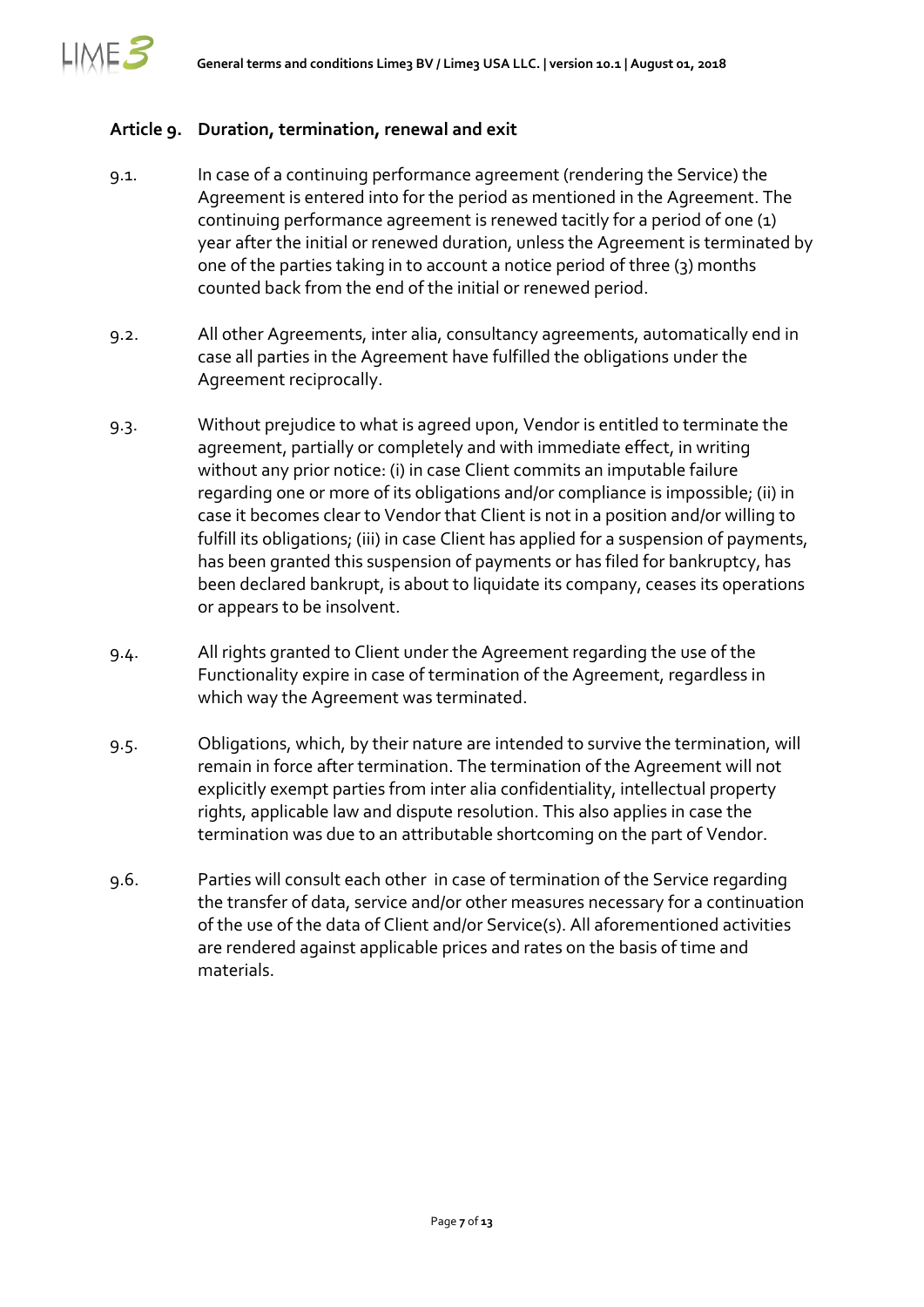# **Article 10. Liability**

LIME E

- 10.1. The total liability of Vendor due to an attributable shortcoming in the fulfillment of the Agreement, or due to any other reason, inter alia, tort, is limited to a compensation for direct damages and limited to an amount that equals the remuneration (V.A.T. exclusive) Vendor received from Client in the two (2) calendar months prior to the damage causing event, where a series of consecutive events is deemed as one event.
- 10.2. The liability of Vendor for indirect damages, consequential damages, lost profits, lost savings, loss of goodwill, damage due to business interruption, damages resulting from claims of customers of Client, damages related to the use of by Client to Vendor designated procedures, third party materials or third party software and damages related to the use of suppliers designated by Client to Vendor is excluded.
- 10.3. Unless compliance by Vendor is permanently impossible, the liability of Vendor for an attributable shortcoming in the fulfillment of the Agreement will only be valid if Client immediately notifies Vendor of the default situation, giving Vendor a reasonable period of time to remedy the situation and Vendor remains in default after the aforementioned period of time. The notice must give a detailed and complete description of the shortcomings, so that Vendor will have the opportunity to respond adequately.
- 10.4. Any claim for damages against Vendor lapses three (3) months after the date the damage causing event, or so much sooner by virtue of law.
- 10.5. The stipulations as set out in this article and all other limitations and exclusions of liability specified in these general terms and conditions, also apply for the benefit of all persons and/or legal entities used by Vendor during the execution of the agreement.
- 10.6. The limitations of liability as set out in this article are void in case of willful misconduct or conscious recklessness of the top level management of Vendor.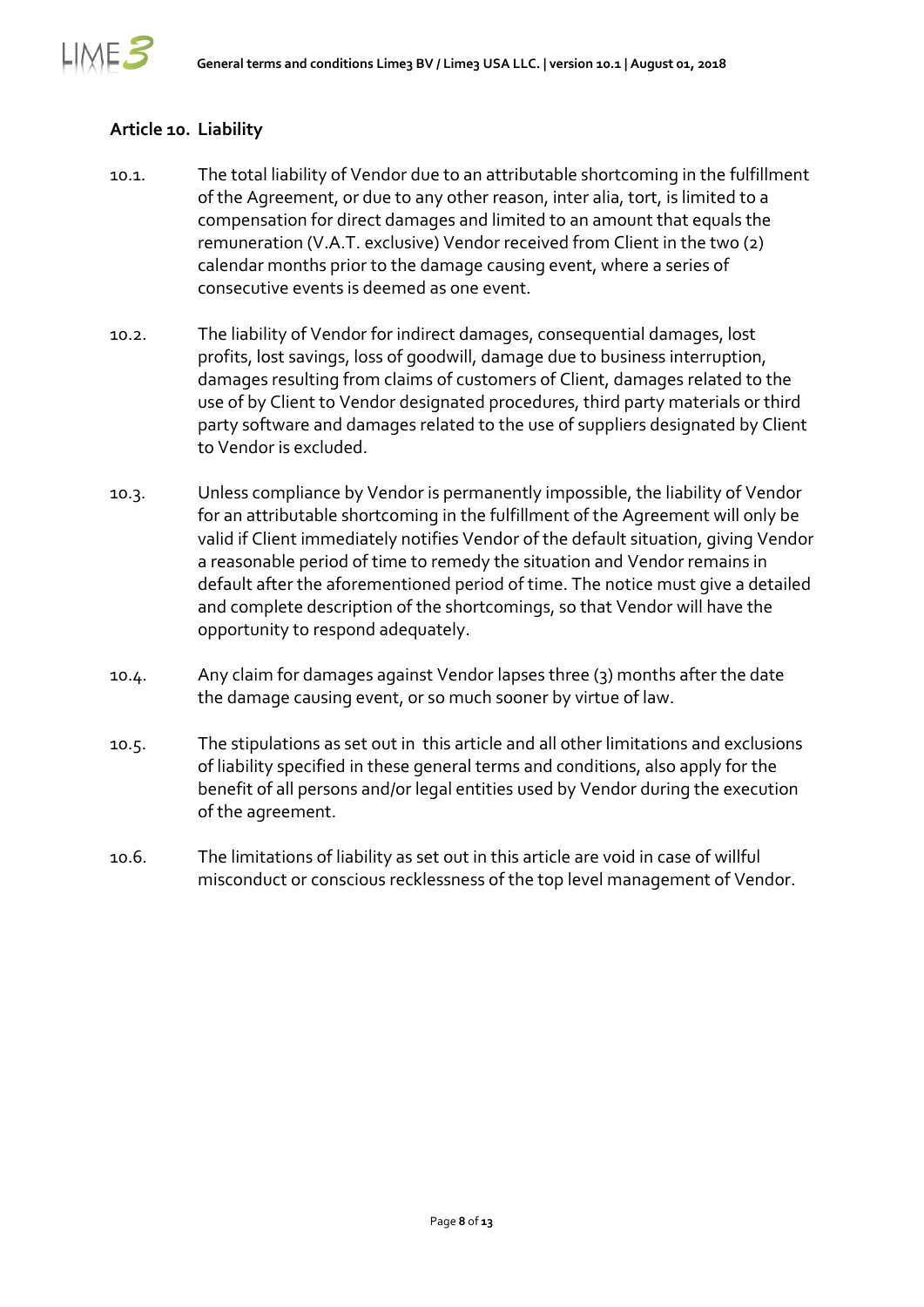

## **Article 11. Force majeure**

- 11.1. Vendor is not obliged to perform any obligation if prevented from doing so due to a circumstance for which Vendor cannot be attributed, nor under the law, legal act or due to generally prevailing opinions. In case Vendor invokes force majeure against Client, Vendor shall notify Client in writing as soon as possible, however, within a reasonable period of time.
- 11.2. Under a non-attributable shortcoming (force majeure) for Vendor is understood, inter alia, as not being able to properly fulfill its obligations due to the lack of personnel, (long duration of) illness of personnel, strikes, traffic congestions, loss of data and documents, power failures, late deliveries of goods and services, regardless of the fact that these events take place at Vendor and/or its suppliers, unsuitability of materials, software and/or equipment provided and designated by Client to be used by Vendor.
- 11.3. In case of force majeure situation that lasts longer than sixty (60) days and Client has sent Vendor a notice of default, Client has the right to terminate the Agreement extra-juridical and with immediate effect by means of a registered letter. Client is not entitled to any damages. Work which has already been performed under the terms of the Agreement will be paid pro rata. In order to determine what work has already been accomplished, the time sheets of Vendor will prevail.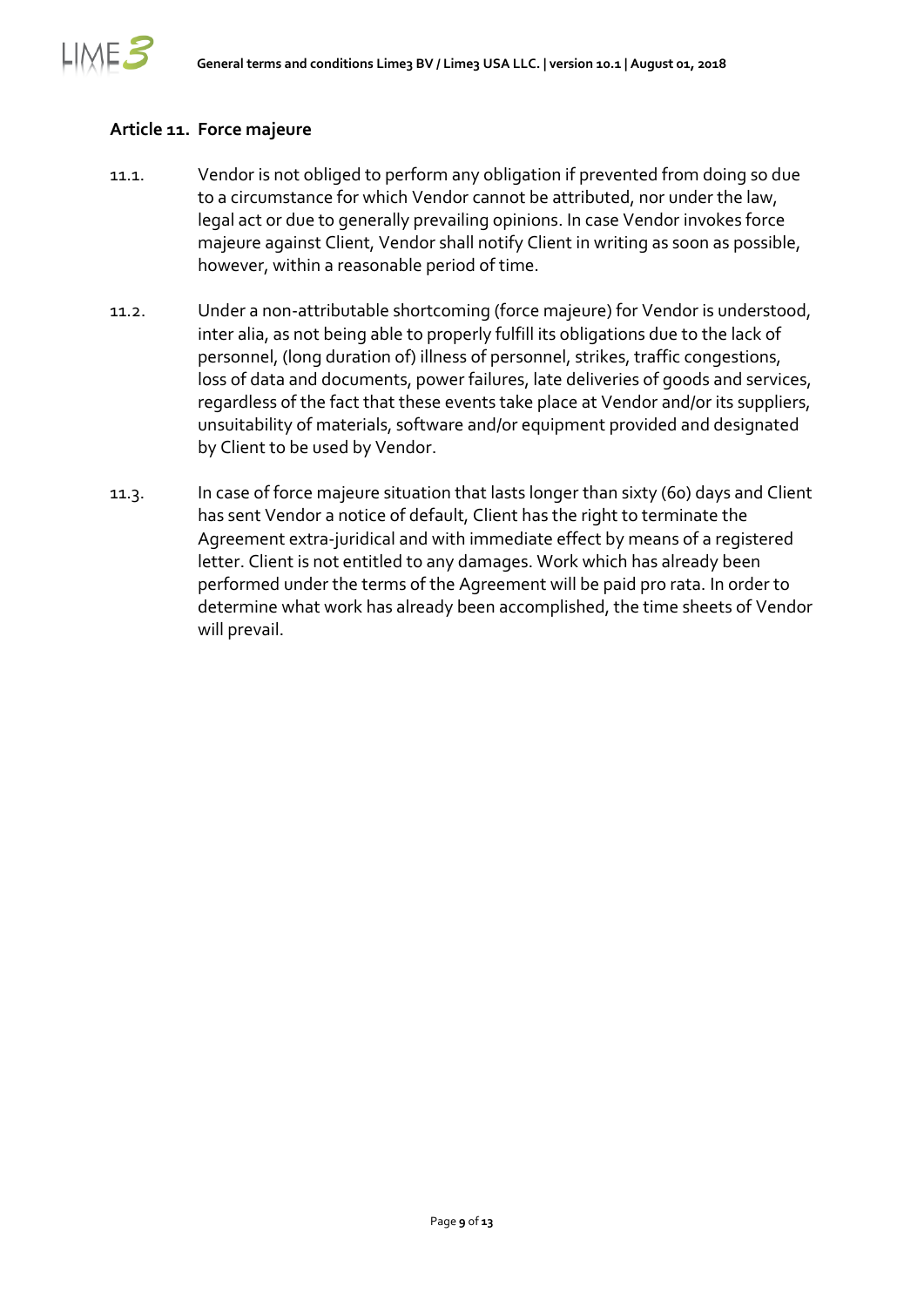## **Article 12. Non disclosure**

∧E.≧

- 12.1. Information and/or documentation is considered confidential if it is designated by one party as such, or if the other party has knowledge of the fact, or should have known, that information and/or documentation is confidential.
- 12.2. The parties, and the staff of the parties, shall make use of confidential information which has been received or made available only in accordance with the stipulations in the agreement. They shall not make this material available to third parties directly nor indirectly, nor approve the use of, without prior approval of the other party. Parties, and the staff of the parties, shall take all necessary precautions in order to protect the information from unauthorized use and disclosure.
- 12.3. The provisions in this article shall not apply if one party has to disclose confidential information pursuant to a court order or government decree.
- 12.4. Client is obliged to take measures to prevent unauthorized persons from gaining (possible) access to the delivered services and data. Client is liable for damages suffered by Vendor in case third-parties make illegal or unauthorized use of delivered goods, software and/or services.
- 12.5. Client acknowledges that the Functionality of the underlying software, the screen lay outs, the interfaces, graphical elements and icons are subject to intellectual property rights as mentioned in [Article 7.](#page-5-0) The stipulations regarding non disclosure, as set out in this article also apply to inter alia the screen prints / captures, algorithms and business rules of the Service.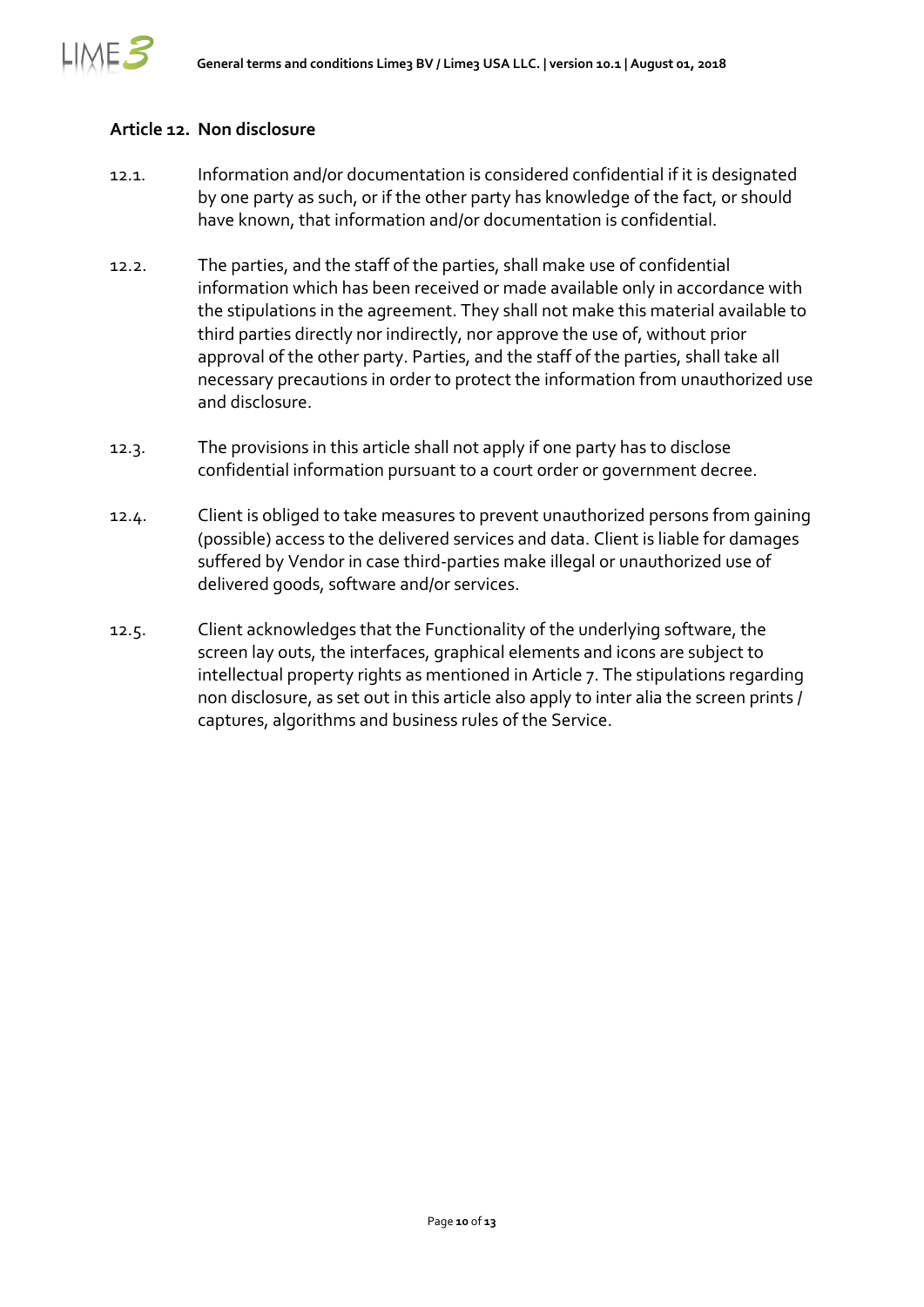## **Article 13. Processing personal data**

LIME 5

- 13.1. The following paragraphs of this article are deemed as a basic processing agreement in accordance with the Dutch Personal Data Protection Act and are applicable if personal data, as described in the aforementioned law, are being processed. Upon first request of Client, Vendor is willing to cooperate in order to make further arrangements regarding processing (and securing) personal data.
- 13.2. Under the aforementioned law, Vendor should be deemed as processor and Client as the controller.
- 13.3. Vendor shall process personal data in favor of Client within the agreed upon scope. Vendor is not allowed to use the personal data obtained from Client for its own benefit, other than agreed upon, process or disclose this personal data to third parties.
- 13.4. Vendor will never be able to guarantee that the safeguarding of information is effective under all circumstances. In case an explicitly described level of protection is not agreed upon the security shall meet a level which, given the standard of the current technology and sensitivity of the data and involved costs, is not unreasonable.
- 13.5. Upon the first request by Client, Vendor will cooperate with an independent audit in order for Client to be able to get an accurate perception of the measures taken by Vendor as described in the preceding paragraph. Any involved costs with this will be borne by Client.
- 13.6. Adequate protection of the workstations and devices of Client and Users , as well as taking appropriate technical and organizational measures is always the responsibility of Client, therefor Vendor is never responsible or liable.

## **Article 14. Transfer of rights and obligations**

- 14.1. Client is not entitled to transfer rights and obligations to a third party, without prior written permission of Vendor. The aforementioned permission cannot be withheld unreasonably by Vendor.
- 14.2. Vendor is entitled to transfer all rights and obligations ensuing from the agreement, without any limitations, to third parties. Client shall be notified thereof as soon as possible.
- 14.3. Vendor is entitled to make use of third parties to execute the Agreement, whether by of subcontracting or the hiring of personnel.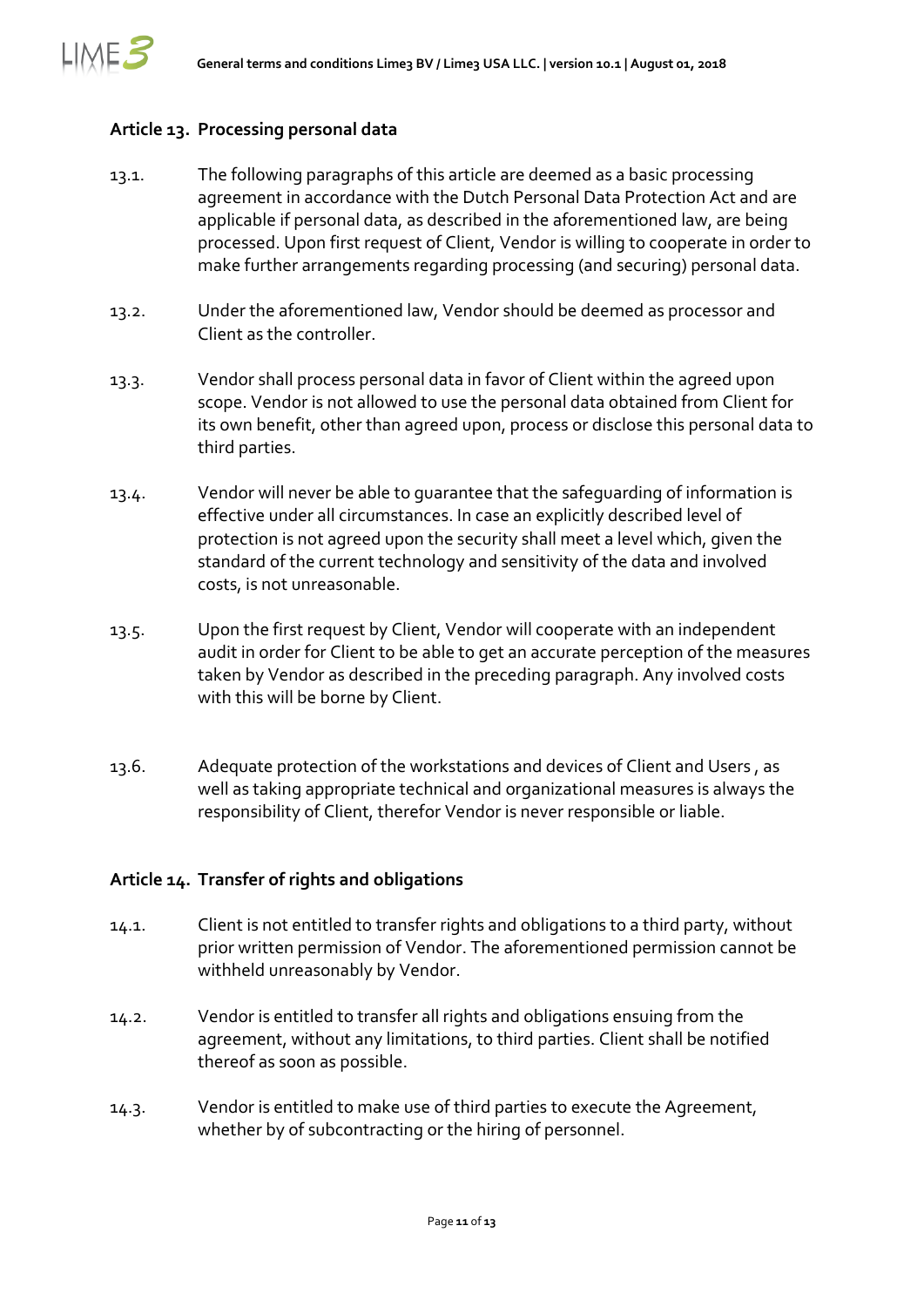

#### **Article 15. General stipulations**

- 15.1. The Agreement is governed by the Laws of the Netherlands. Disputes arising out of the Agreement will be solely submitted to the court in Amsterdam.
- 15.2. In these terms and conditions the expression "in writing" also includes electronic messages such as e-mail and fax. When "registered letter" is stated, it means a registered letter sent by mail.
- 15.3. To the extent that any provision of the general conditions is declared void and/or annulled, all other conditions between parties remain in force. In such a case, parties will agree to a new set of provisions, which will correspond as much as possible to the void or annulled conditions.
- 15.4. Delivery terms given by Vendor at any given moment are approximate deadlines and can not to be considered as binding terms. The lapse of the delivery term will not result in an attributable shortcoming. In that case Client is not entitled to any compensation or damages.
- 15.5. Since the parts of the Service are acquired through third parties, additional stipulations can be applicable. In that case the additional stipulations are set out in the Agreement.